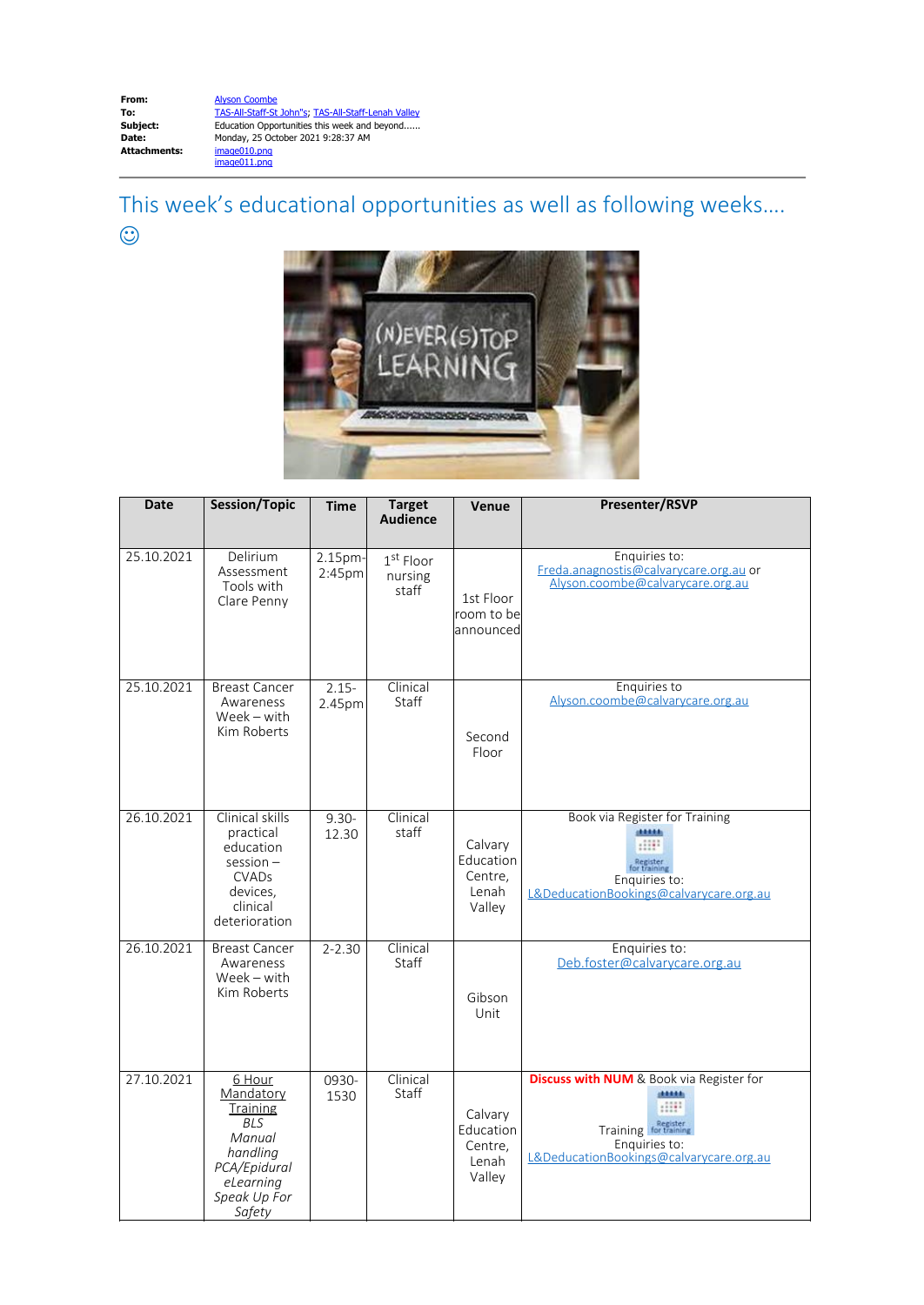| 27.10.2021 | Delirium<br>Assessment<br>Tools with<br>Clare Penny $-$<br>Occupational<br>Therapist | 2.15pm            | Nursing<br>Staff                                               | 2 <sup>nd</sup> Floor<br>lounge | Enquiries to:<br>freda.anagnostis@calvarycare.org.au                                |
|------------|--------------------------------------------------------------------------------------|-------------------|----------------------------------------------------------------|---------------------------------|-------------------------------------------------------------------------------------|
| 28.10.2021 | ALS                                                                                  | $1-4pm$           | Clinical<br>staff<br>required to<br>$complete -$<br>SJ theatre | St John's<br>training<br>room   | enquiries to<br>Katie.ennis@calvarycare.org.au                                      |
| 28.10.2021 | Speaking up<br>for Safety                                                            | 1.30pm-<br>2.30pm | All staff<br>(Mandatory<br>training)                           | Calvary<br>Education<br>Centre  | Register via Register for Training<br>Enguires to<br>Fiona.reeve@calvarycare.org.au |
| 29.10.2021 | 3 <sup>rd</sup> Year<br>Student CNA<br>354<br>Debrief                                | $1pm -$<br>3.30pm | Students<br>Only                                               | Calvary<br>Education<br>Centre  | UTAS Facilitators<br>tas-hobart-<br>studentfacilitators@calvarycare.org.au          |

## Education opportunities first half of November..... $\odot$

| <b>Date</b> | <b>Session/Topic</b>                            | <b>Time</b>                  | <b>Target</b><br><b>Audience</b>     | Venue                                                  | <b>Presenter/RSVP</b>                                                                                           |
|-------------|-------------------------------------------------|------------------------------|--------------------------------------|--------------------------------------------------------|-----------------------------------------------------------------------------------------------------------------|
| 01.11.2021  | 2 <sup>nd</sup> Year<br>Students<br>Orientation | 8.30am<br>$-1pm$             | Students<br>Only                     | Calvary<br>Education<br>Centre                         | <b>UTAS Facilitators</b><br>tas-hobart-<br>studentfacilitators@calvarycare.org.au                               |
| 3.11.2021   | Speaking up<br>for safety                       | 1.30 <sub>pm</sub><br>2.30pm | All staff<br>(Mandatory<br>Training) | St Johns<br>training<br>room                           | Register via Register for training<br><b>Enquires to</b><br>Fiona.reeve@calvarycare.org.au                      |
| 4.11.21     | Speaking up<br>for Safety                       | 1.30pm-<br>2.30pm            | All staff<br>(Mandatory<br>training) | Calvary<br>Education<br>Centre                         | Register via Register for Training<br>Enquires to<br>Fiona.reeve@calvarycare.org.au                             |
| 05.11.2021  | 2 <sup>nd</sup> Year<br>Students<br>Debrief     | $1pm -$<br>3.30pm            | <b>Students</b><br>Only              | Calvary<br>Education<br>Centre                         | <b>UTAS Facilitators</b><br>tas-hobart-<br>studentfacilitators@calvarycare.org.au                               |
| 08.11.2021  | Acute<br>Delirium in<br>CCU                     | $1330 -$<br>1430             | <b>CCU Staff</b><br>Only             | Board<br>Room<br>Lenah<br>Valley<br>Webex<br>available | Book on Register for training<br>Register<br>for training<br>or enquiries to<br>david.haslem@calvarycare.org.au |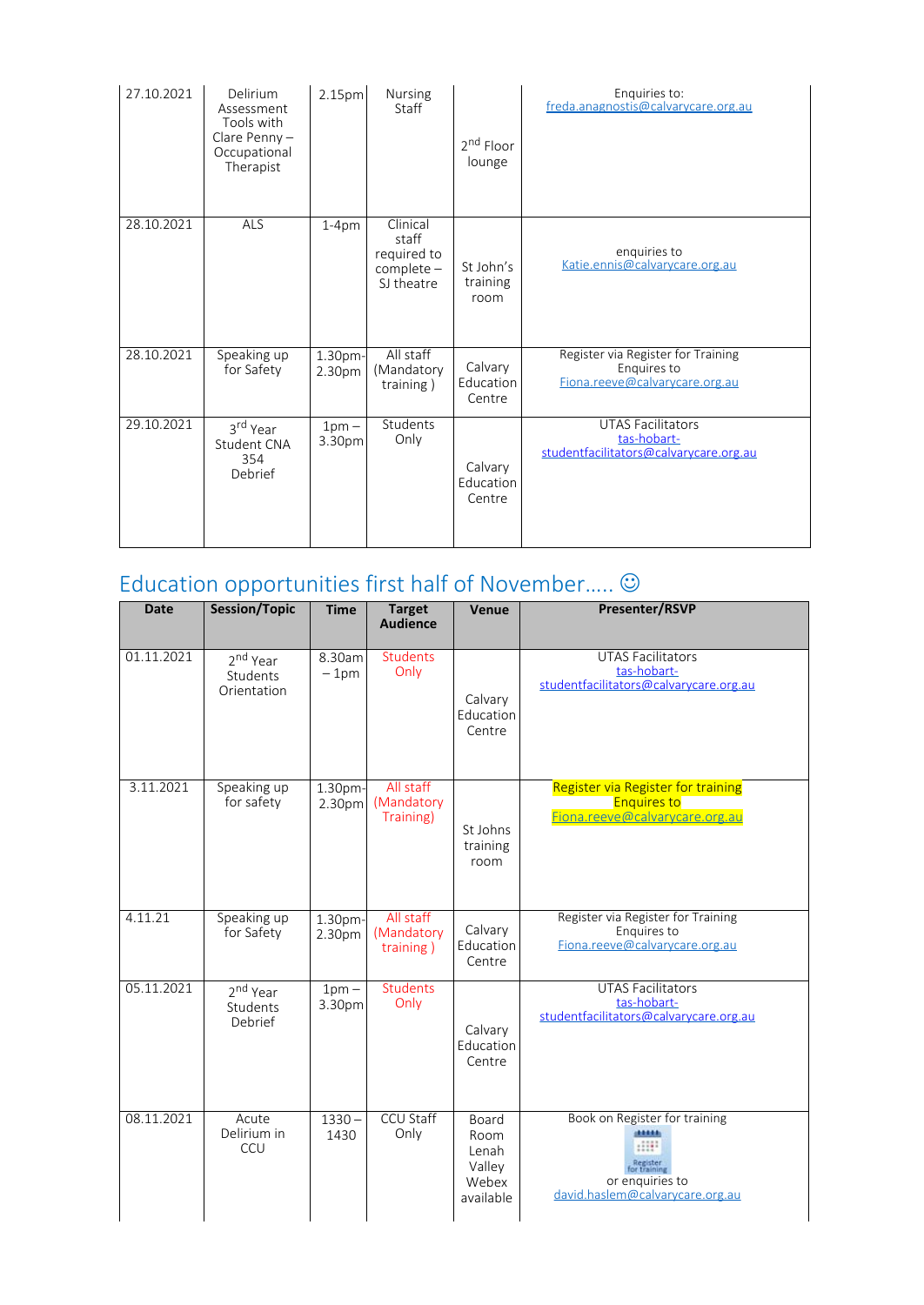| 8.11.2021  | 6 Hour<br>Mandatory<br>Training<br><b>BLS</b><br>Manual<br>handling<br>PCA/Epidural<br>eLearning<br>Speak Up For<br>Safety | 1100-<br>1700     | Clinical<br>Staff                                                          | Calvary<br>Education<br>Centre,<br>Lenah<br>Valley     | <b>Discuss with NUM</b> & Book via Register for<br><b>BARRA</b><br>.::::<br>Training for training<br>Enquiries to:<br>L&DEducationBookings@calvarycare.org.au |
|------------|----------------------------------------------------------------------------------------------------------------------------|-------------------|----------------------------------------------------------------------------|--------------------------------------------------------|---------------------------------------------------------------------------------------------------------------------------------------------------------------|
| 09.11.21   | Graduate<br><b>Nurse FACE</b><br><b>TO FACE</b><br>study session                                                           | 0800-<br>1200     | All 2021<br><b>Graduate</b><br><b>Nurses</b>                               | Calvary<br>Education<br>Centre,<br>Lenah<br>Valley     | Enquires to<br>sarah.meyer@calvarycare.org.au<br>Or<br>ashlee.ranger@calvarycare.org.au                                                                       |
| 9.11.2021  | Speaking up<br>for safety                                                                                                  | $1pm-$<br>2pm     | All staff<br>(Mandatory<br>Training)                                       | St Johns<br>training<br>room                           | Register via Register for training<br>Enquires to<br>Fiona.reeve@calvarycare.org.au                                                                           |
| 09.11.21   | Graduate<br><b>Nurse</b><br>PRACTICAL<br>study session                                                                     | 1300-<br>1700     | Graduate<br>$Nurses -$<br>ward based                                       | Calvary<br>Education<br>Centre,<br>Lenah<br>Valley     | Enquires to<br>sarah.meyer@calvarycare.org.au<br>Or<br>ashlee.ranger@calvarycare.org.au                                                                       |
| 10.11.21   | Graduate<br><b>Nurse</b><br>PRACTICAL<br>study session                                                                     | 0800-<br>1200     | Graduate<br>Nurse from<br>Theatre LV<br>and<br><b>Recovery St</b><br>Johns | Calvary<br>Education<br>Centre,<br>Lenah<br>Valley     | Enquires to<br>sarah.meyer@calvarycare.org.au<br>Ωr<br>ashlee.ranger@calvarycare.org.au                                                                       |
| 10.11.21   | <b>Heart Failure</b><br>Dr Sam<br>Lovibond                                                                                 | $1300 -$<br>1400  | All Staff                                                                  | Board<br>Room<br>Lenah<br>Valley<br>Webex<br>available | Book on Register for training<br>11111<br>Register<br>tor training<br>or enquiries to<br>david.haslem@calvarycare.org.au                                      |
| 11.11.2021 | Checking<br>Temporary<br>Pacemaker<br>output and<br>Sensitivity<br>Thresholds                                              | 1400 -<br>1500    | CCU and<br>2NCT Staff                                                      | CCU                                                    | Book on Register for training<br><b>SALAR</b><br>HH:<br>Register<br>for training<br>or enquiries to<br>david.haslem@calvarycare.org.au                        |
| 12.11.2021 | 2 <sup>nd</sup> Year<br>Students<br>Debrief                                                                                | $1pm -$<br>3.30pm | <b>Students</b><br>Only                                                    | Calvary<br>Education<br>Centre                         | <b>UTAS Facilitators</b><br>tas-hobart-<br>studentfacilitators@calvarycare.org.au                                                                             |
| 15.11.2021 | Hospital Wide<br>orientation                                                                                               | $8am -$<br>4.30pm | New staff<br>only                                                          | <b>CEC</b>                                             | Via Belinda Benson<br>Belinda.benson@calvarycare.org.au                                                                                                       |
| 15.11.2021 | Atrial ECG's                                                                                                               | 1330 -<br>1430    | <b>CCU Staff</b><br>Only                                                   | CCU                                                    | Book on Register for training                                                                                                                                 |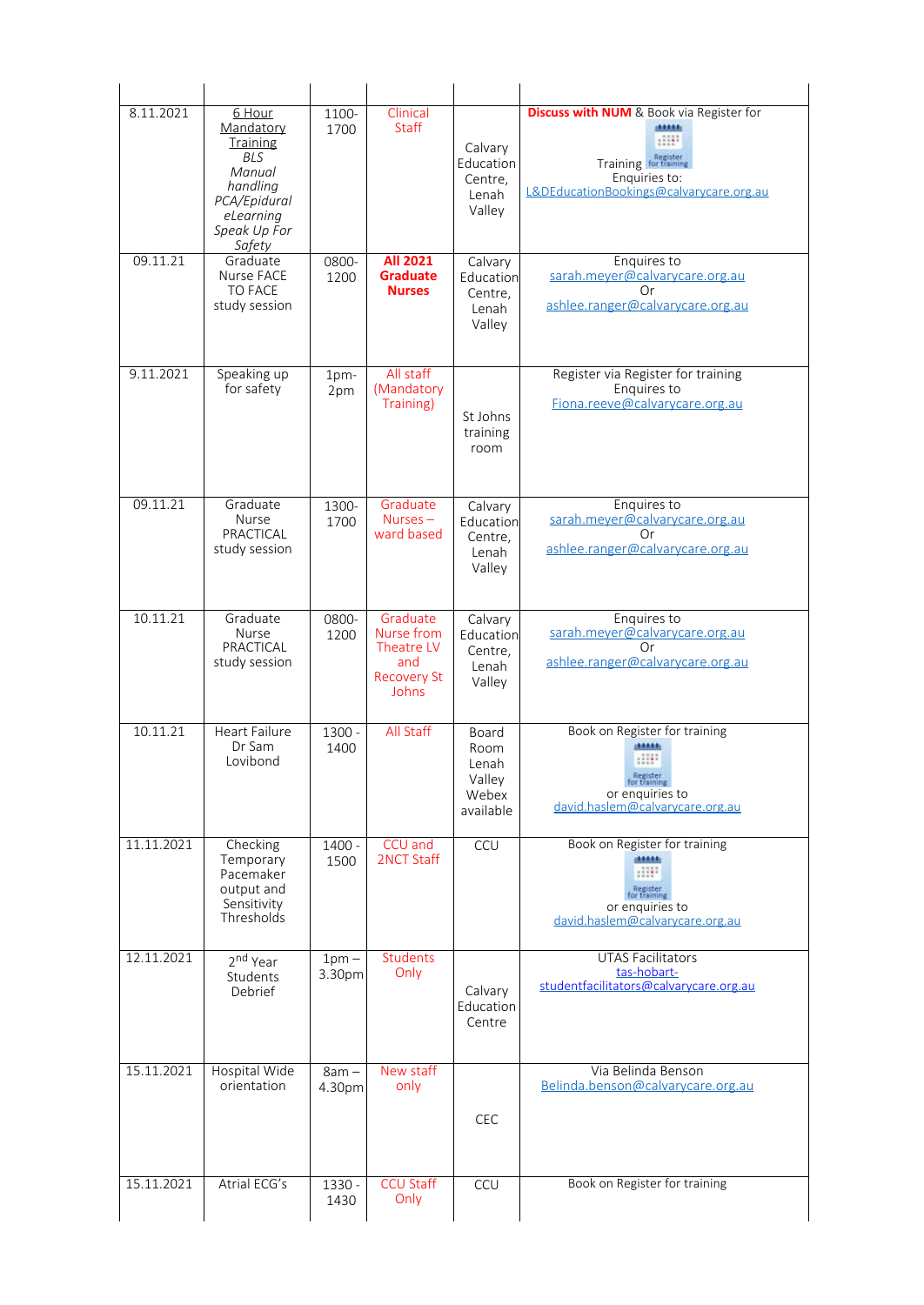|            |                                                                                   |                   |                                      |                                                        | ,,,,,<br>Register<br>for training<br>or enquiries to<br>david.haslem@calvarycare.org.au                                         |
|------------|-----------------------------------------------------------------------------------|-------------------|--------------------------------------|--------------------------------------------------------|---------------------------------------------------------------------------------------------------------------------------------|
| 16.11.2021 | IV cannulation                                                                    | 12.00-<br>2.00pm  | RN's only                            | Calvary<br>Education<br>Centre                         | Bookings on Register for Training<br>or enquiries to<br>Alvson.coombe@calvarycare.org.au<br>Freda.anagnostis@calvarycare.org.au |
| 16.11.2021 | Junctional<br>(Nodal)<br>Arrhythmias                                              | 1400 -<br>1500    | Anyone                               | Board<br>Room<br>Lenah<br>Valley<br>Webex<br>available | Book on Register for training<br>diam'r.<br>Register<br>for training<br>or enquiries to<br>david.haslem@calvarycare.org.au      |
| 18.10.2021 | Mandatory<br>Reporting for<br>children (&<br>women in the<br>antenatal<br>period) | 2.15pm<br>2.45pm  | Anyone ©                             | Calvary<br>Education<br>Centre                         | Book via register for training<br>Any questions contact Fiona Reeve<br>Fiona.reeve@calvarycare.org.au                           |
| 17.11.2021 | Mandatory<br>Reporting for<br>children (&<br>women in the<br>antenatal<br>period) | 2.15pm<br>2.45pm  | Anyone ©                             | Calvary<br>Education<br>Centre                         | Book via register for training<br>Any questions contact Fiona Reeve<br>Fiona.reeve@calvarycare.org.au                           |
| 18.11.2021 | Speaking up<br>for Safety                                                         | 1.30pm-<br>2.30pm | All staff<br>(Mandatory<br>training) | Calvary<br>Education<br>Centre                         | Register via Register for Training<br>Enquires to<br>Fiona.reeve@calvarycare.org.au                                             |
| 18.11.2021 | Emergency<br>Paediatric<br>Study<br>Morning                                       | 0900-<br>1200     | <b>A&amp;E Staff</b>                 | Calvary<br>Education<br>Centre                         | Enguiries to :<br>Emily.Otten@calvarycare.org.au                                                                                |
| 19.11.2021 | 2 <sup>nd</sup> Year<br>Students<br>Debrief                                       | $1pm -$<br>3.30pm | <b>Students</b><br>Only              | Calvary<br>Education<br>Centre                         | <b>UTAS Facilitators</b><br>tas-hobart-<br>studentfacilitators@calvarycare.org.au                                               |

## Kind regards,

**Alyson Coombe** Clinical Nurse Educator



Calvary Lenah Valley Hospital 49 Augusta Rd**,** Lenah Valley**,** TAS**,** 7008 **P:** 03 6278 5535 **| M:** +61409407068 **E:** [Alyson.Coombe@calvarycare.org.au](mailto:Alyson.Coombe@calvarycare.org.au) [www.calvarylenahvalley.org.au](http://www.calvarylenahvalley.org.au/)